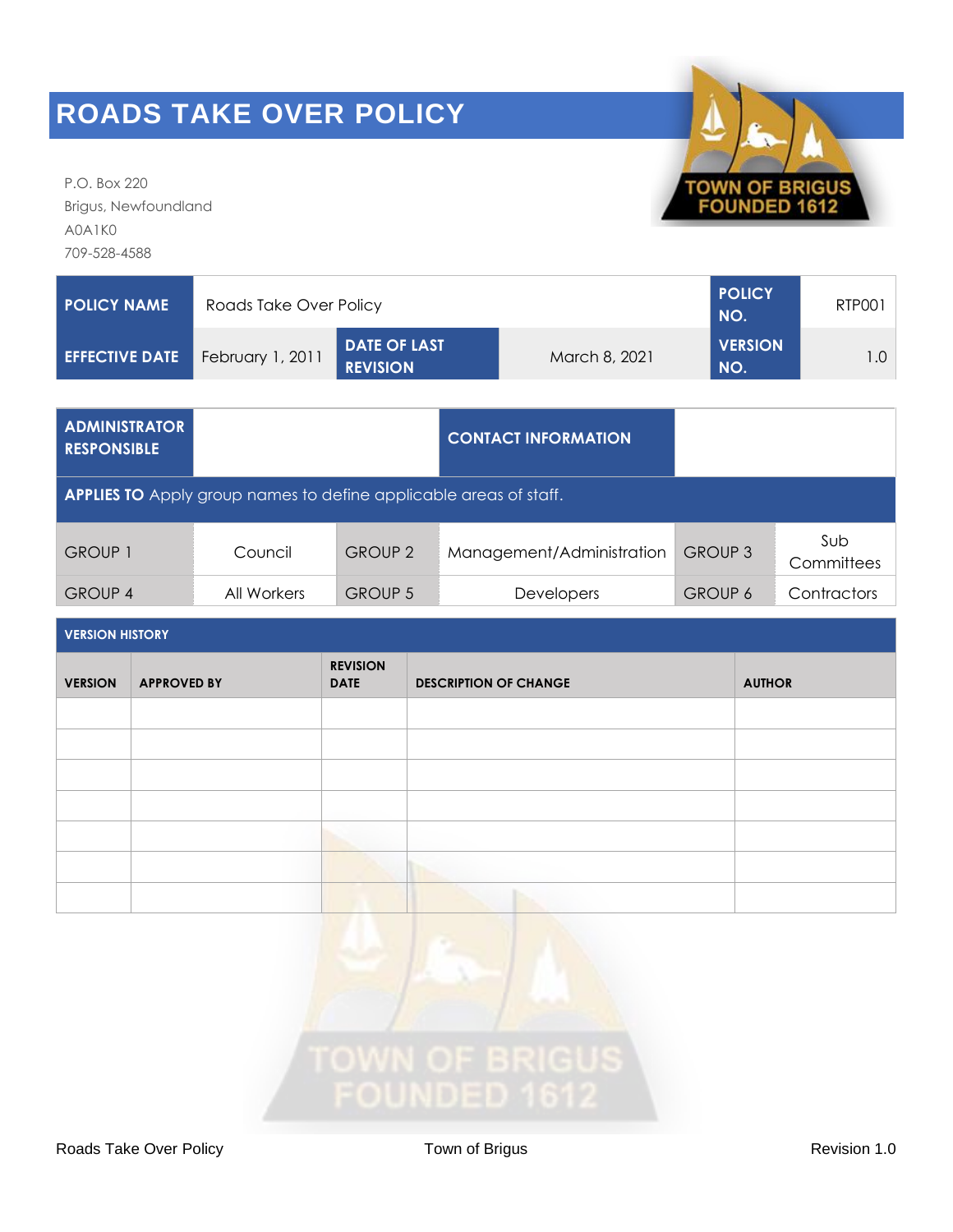

### **Purpos**e:

To outline the procedure for the takeover of existing private road(s) within the Town of Brigus.

### **Authority:**

Section 164 of the Municipalities Act, 1999

#### **Procedure:**

- 1. Applications for the takeover of existing private road(s) shall be made to the Town of Brigus in writing and shall state that the property owner(s) on that road wish to have the Town take ownership.
- 2. Consideration will be given to the takeover of existing private roads providing the following conditions are met:
	- a. That the road to be taken over is beneficial for public use
	- b. That the property owner(s) will deed to the Town, with legal surveys, those portions of property necessary to provide the Town with a right-of-way along the distance of the road to be taken over plus the area as approved for a public turnaround. The width of the road shall be compatible with the connecting road/street. The total costs of this action shall be the responsibility of the applicant.

Where the requirement cannot be obtained due to existing development or other restrictions, consideration will be given to a lesser right-of-way depending on circumstances.

- c. If the existing private road(s) do not meet Town standards in their present condition, the applicant will be responsible to bring the road(s) up to Town standards as per specifications herein included prior to the road being taken over by the Town.
- d. No upgrading work shall start until approval has been given by the Council.

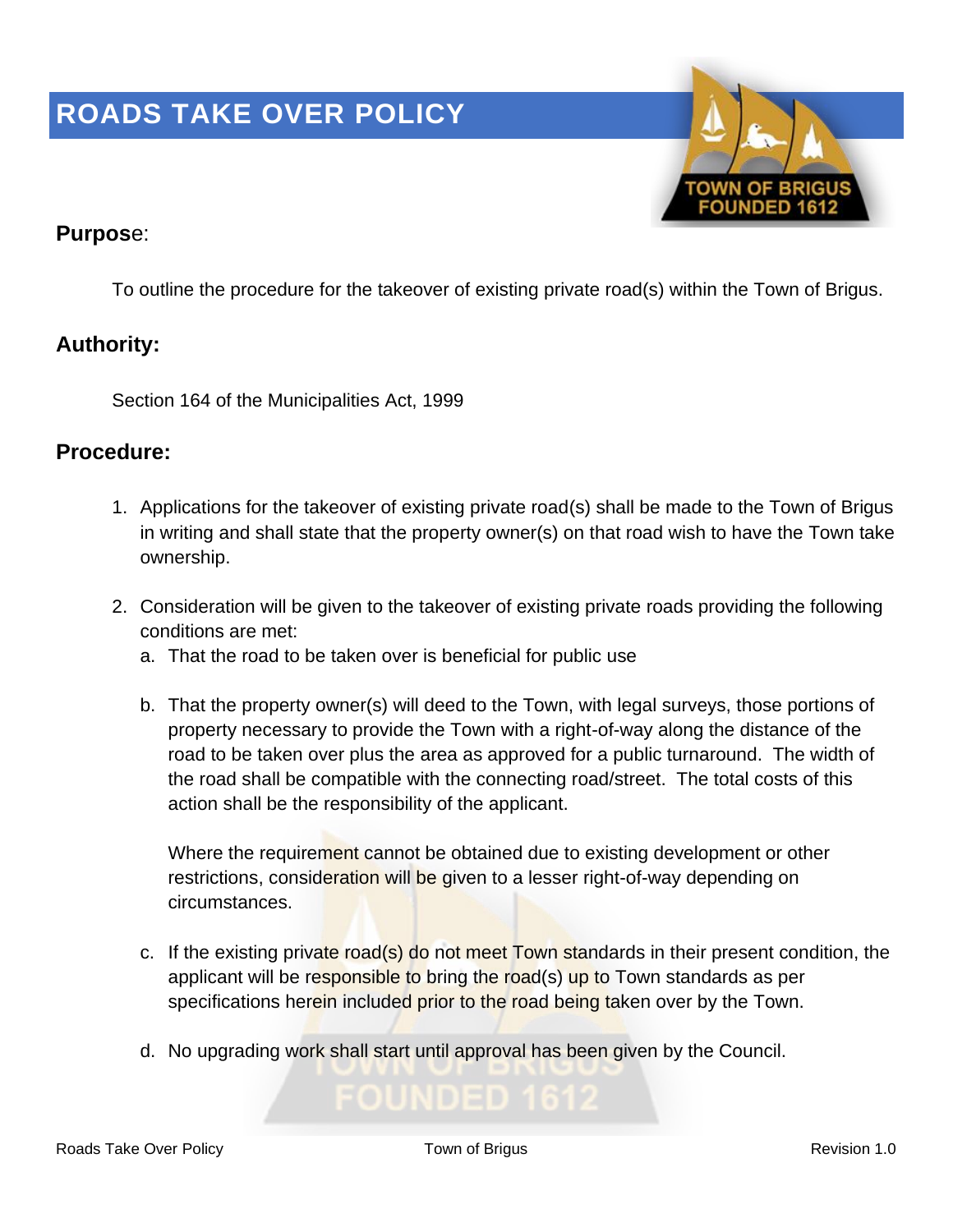

- 3. Upon the written agreement by Council to the takeover of a private road(s) and upon the successful upgrading, to the satisfaction of the Council.
	- a. The construction of the road(s), services, etc., shall be carried out by the applicant or his agents in accordance with the approved plans.
	- b. The developer shall, following the approval of the subdivision of land and upon request of the Council transfer to the Town at no cost to the Town, and clear of all liens and encumbrances.

### **SPECIFICATIONS:**

- 1. Right-of-way shall be widened as per Section 2(b) (Procedure), unless otherwise approved by Council.
- 2. Driving surface shall be consistent of an acceptable sub-bas without an undue content of fines and lumps (discretionary) plus a 150mm (6 inches) minimum layer of Class "B" road gravel, and a 100mm (4 inches) thick layer of Class "A" road gravel and a minimum of 50mm (2 inches) of asphalt pavement with a minimum grade of 10 percent.
- 3. Turning circle diameter (driving surface) shall be a minimum of 30m (100 Feet), unless otherwise approved by Council.
- 4. Culverts for storm drainage shall be new pipe of a size and type approved by the Town.
- 5. Where the connecting road/street has water and sewer serving, water and sewer services shall be installed as per Municipal Code Specifications.
- 6. The street to be taken over shall have a minimum standard equal to the road(s) it connects to unless otherwise approved by Council.